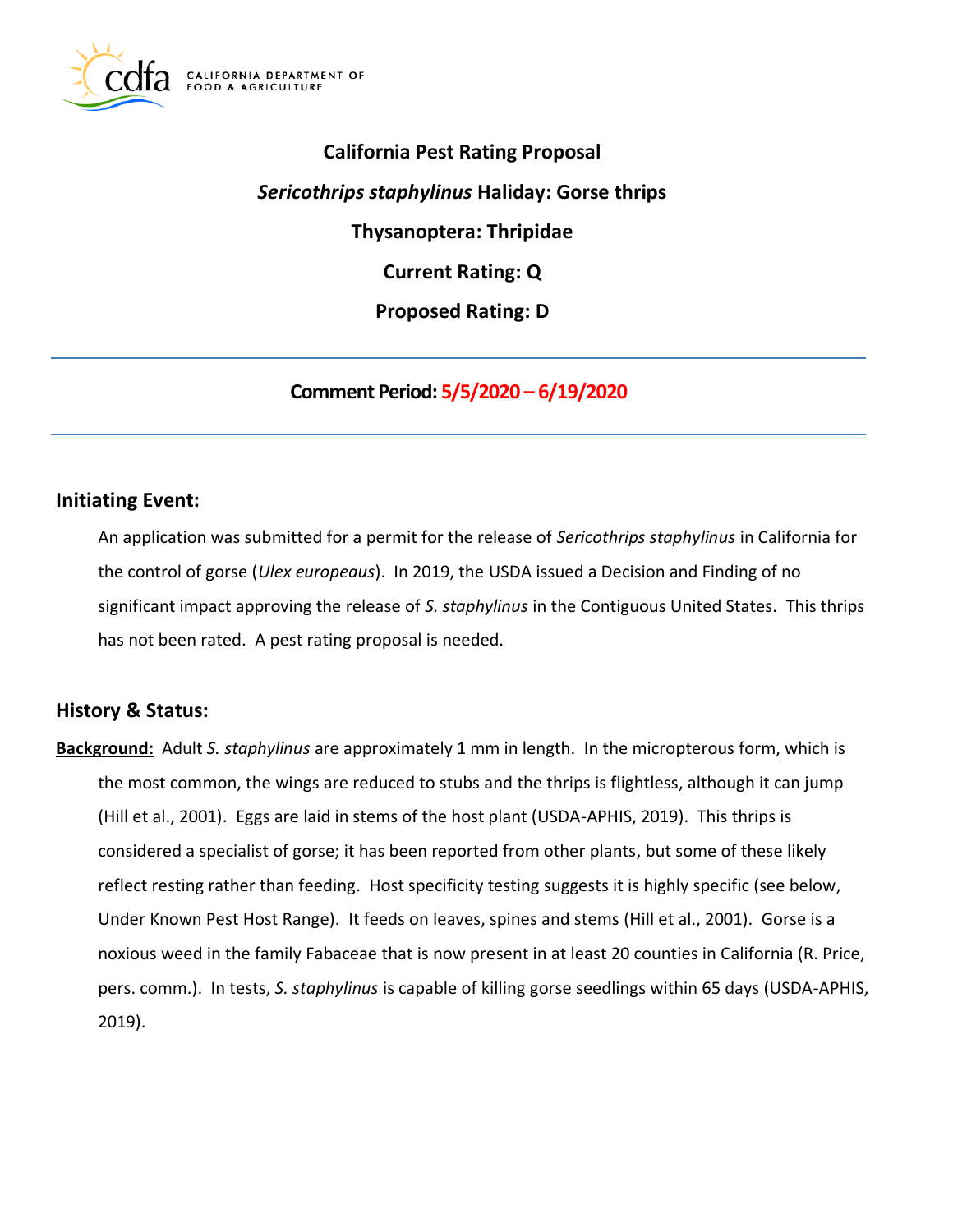

 **Worldwide Distribution:** *Sericothrips staphylinus* is reported to be native to western Europe. It has spread to other parts of Europe and has been released as a biological control agent (and become established) in Australia, New Zealand, and Hawaii (Andjus et al., 2008; USDA-APHIS, 2019).

**Official Control:** *Sericothrips staphylinus* is not known to be under official control in any country.

**California Distribution:** *Sericothrips staphylinus* is not known to be present in California.

 **California Interceptions:** *Sericothrips staphylinus* has not been intercepted in California (California Department of Food and Agriculture).

The risk *Sericothrips staphylinus* poses to California is evaluated below.

# **Consequences of Introduction:**

 1) **Climate/Host Interaction:** The main host plant of *S. staphylinus*, gorse, is found in northern coastal California. As this thrips can clearly tolerate a temperate climate, *S*. *staphylinus* could probably become established over much of this area. Therefore, it receives a **Medium (2)** in this category.

– Low (1) Not likely to establish in California; or likely to establish in very limited areas.

 **– Medium (2) may be able to establish in a larger but limited part of California.** 

– High (3) likely to establish a widespread distribution in California.

 2) **Known Pest Host Range:** *Sericothrips staphylinus* has been the subject of host specificity testing preliminary to its approval for release as a biological control agent. In the United Kingdom and New Zealand, Hill et al. (2001) tested 83 species of plants, most of them in the family Fabaceae. Only one of these non-gorse plants, *Chamaecytisus palmensis*, supported full development of *S. staphylinus*, although damage to this plant species was reported to be light. In the field, *S. staphylinus* was not reported to infest *C. palmensis* even when *S. staphylinus*-infested gorse plants were nearby. In Oregon,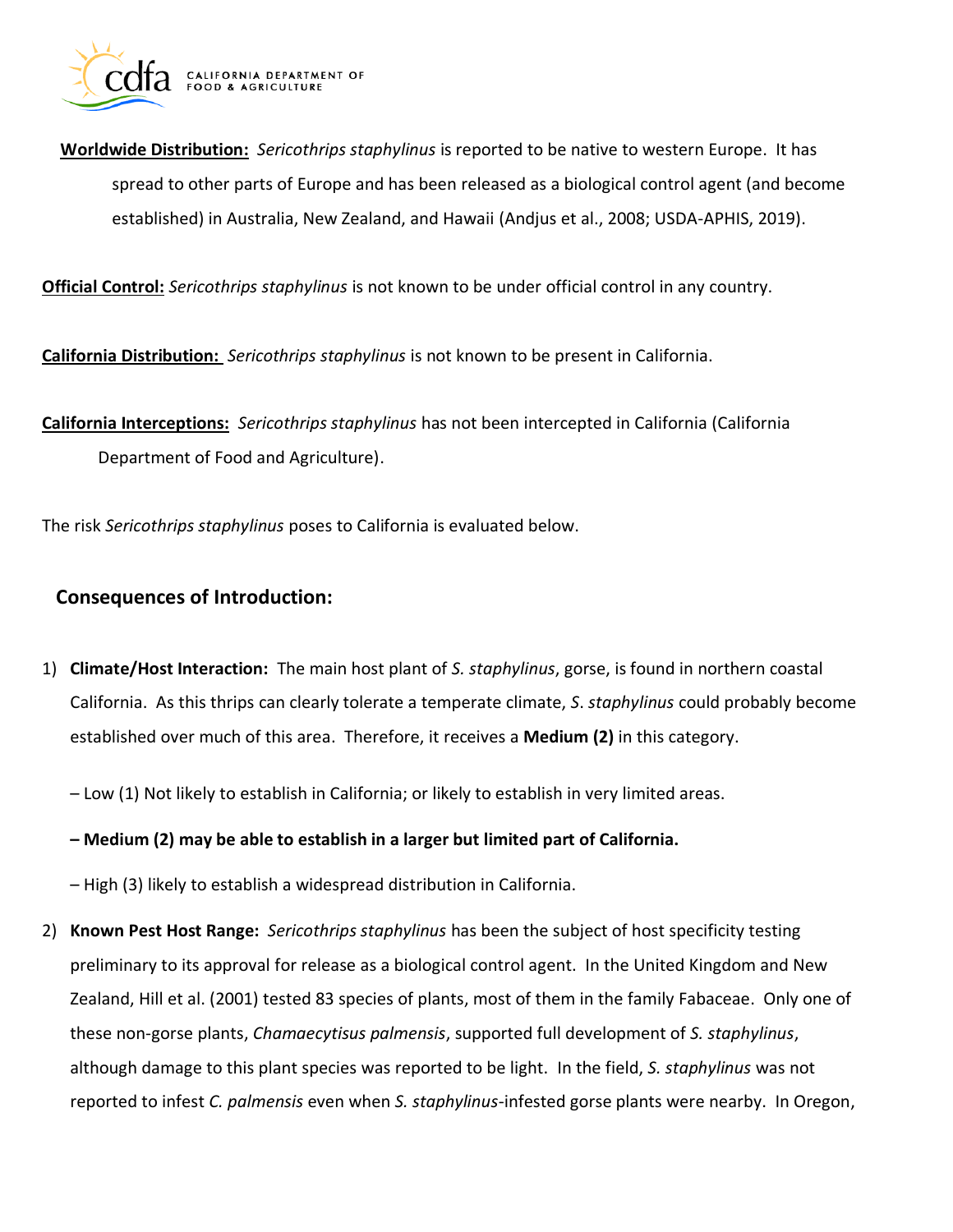

 63 species of plants (mostly Fabaceae) were tested including native species such as *Lupinus* species. Development resulting in a second (F1) generation of thrips only occurred on five species in addition to gorse; all five of these species are introduced to North America. These five species are all in the same subfamily as gorse and four are in the same tribe as that weed (Genisteae); the fifth species is *Vicia tetrasperma*. Development on all five of these species was much lower than on gorse and an F2 generation was not produced on any of them (USDA-APHUS, 2019). Therefore, it receives a **Low (1)** in this category.

# **– Low (1) has a very limited host range.**

- Medium (2) has a moderate host range.
- High (3) has a wide host range.
- 3) **Pest Reproductive and Dispersal Potential:** The macropterous form of *S. staphylinus* can presumably fly. Although the macropterous form is reported to be relatively uncommon, from 0.1 to 16% of *S. staphylinus* were macropterous at a release site in Tasmania (Ireson et al., 2008). Therefore, it receives a **Medium (2)** in this category.
	- Low (1) does not have high reproductive or dispersal potential.

## **– Medium (2) has either high reproductive or dispersal potential.**

– High (3) has both high reproduction and dispersal potential.

 4) **Economic Impact**. *Sericothrips staphylinus* is not known to damage any economically-significant plant. Therefore, it receives a **Low (1)** in this category.

#### **Economic Impact:**

- A. The pest could lower crop yield.
- B. The pest could lower crop value (includes increasing crop production costs).
- C. The pest could trigger the loss of markets (includes quarantines).
- D. The pest could negatively change normal cultural practices.
- E. The pest can vector, or is vectored, by another pestiferous organism.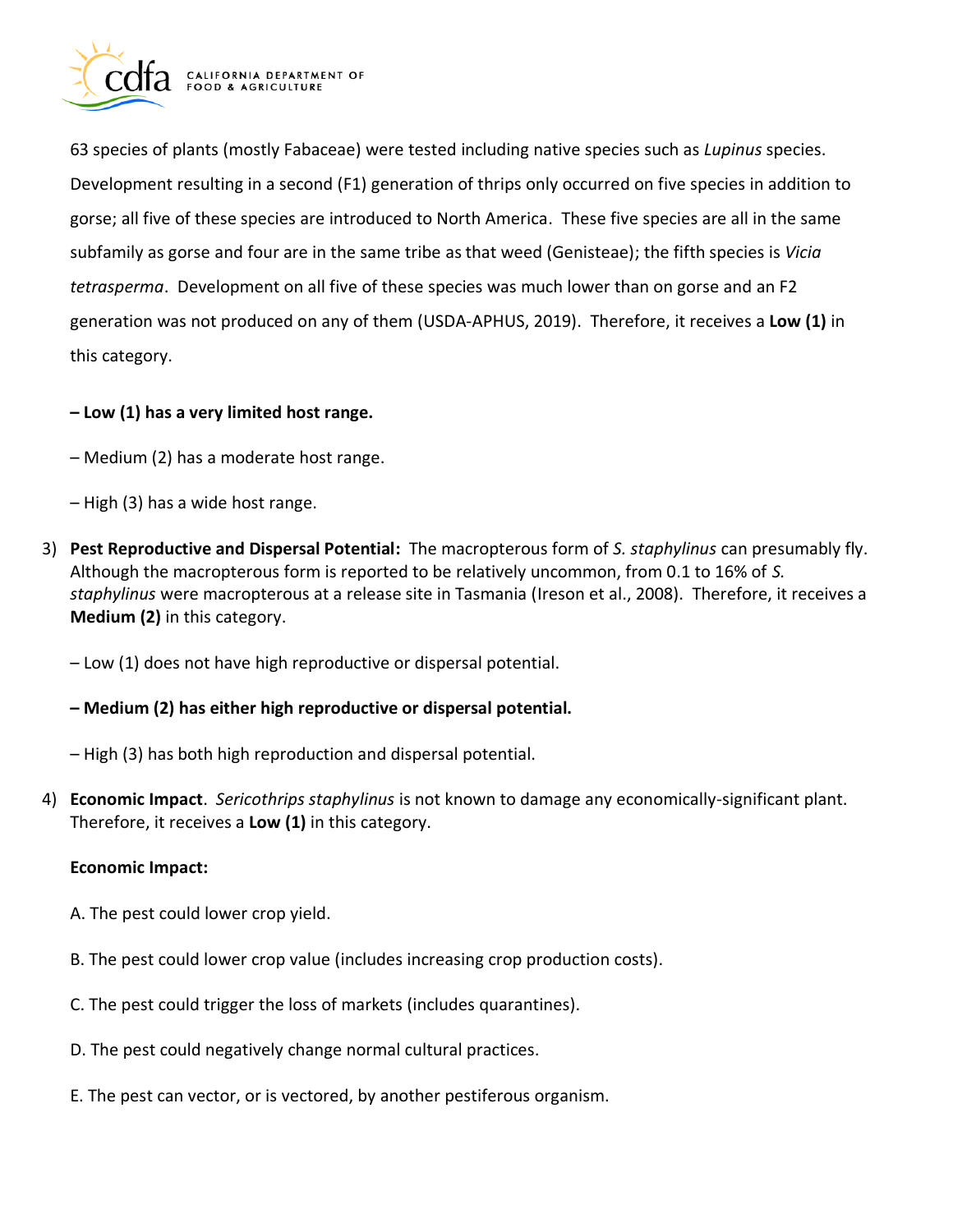

- F. The organism is injurious or poisonous to agriculturally important animals.
- G. The organism can interfere with the delivery or supply of water for agricultural uses.

#### **Economic Impact Score: Low**

## **– Low (1) causes 0 or 1 of these impacts.**

- Medium (2) causes 2 of these impacts.
- High (3) causes 3 or more of these impacts.
- 5) **Environmental Impact**. In host-specificity tests, *S*. *staphylinus* was not found to complete development (reach F1 adult) on any plant native to North America. Many non-gorse plants did suffer light feeding damage, but none of them were reported to have been killed or significantly damaged, in contrast to gorse, which was killed in 7-12 weeks (Hill et al., 2001; USDA-APHIS, 2019). *Sericothrips staphylinus* has not been reported to impact the native Hawaiian species *Vicia menziesii*. *Sericothrips staphylinus* is not expected to have a significant impact on native plant species in California. Therefore, *S. staphylinus*  receives a **Low (1)** in this category.

Evaluate the environmental impact of the pest on California using the criteria below.

#### **Environmental Impact:**

 A. The pest could have a significant environmental impact such as lowering biodiversity, disrupting natural communities, or changing ecosystem processes.

- B. The pest could directly affect threatened or endangered species.
- C. The pest could impact threatened or endangered species by disrupting critical habitats.
- D. The pest could trigger additional official or private treatment programs.

 E. The pest significantly impacts cultural practices, home/urban gardening or ornamental plantings.

#### **Environmental Impact Score: Low (1)**

#### **– Low (1) causes none of the above to occur.**

– Medium (2) causes one of the above to occur.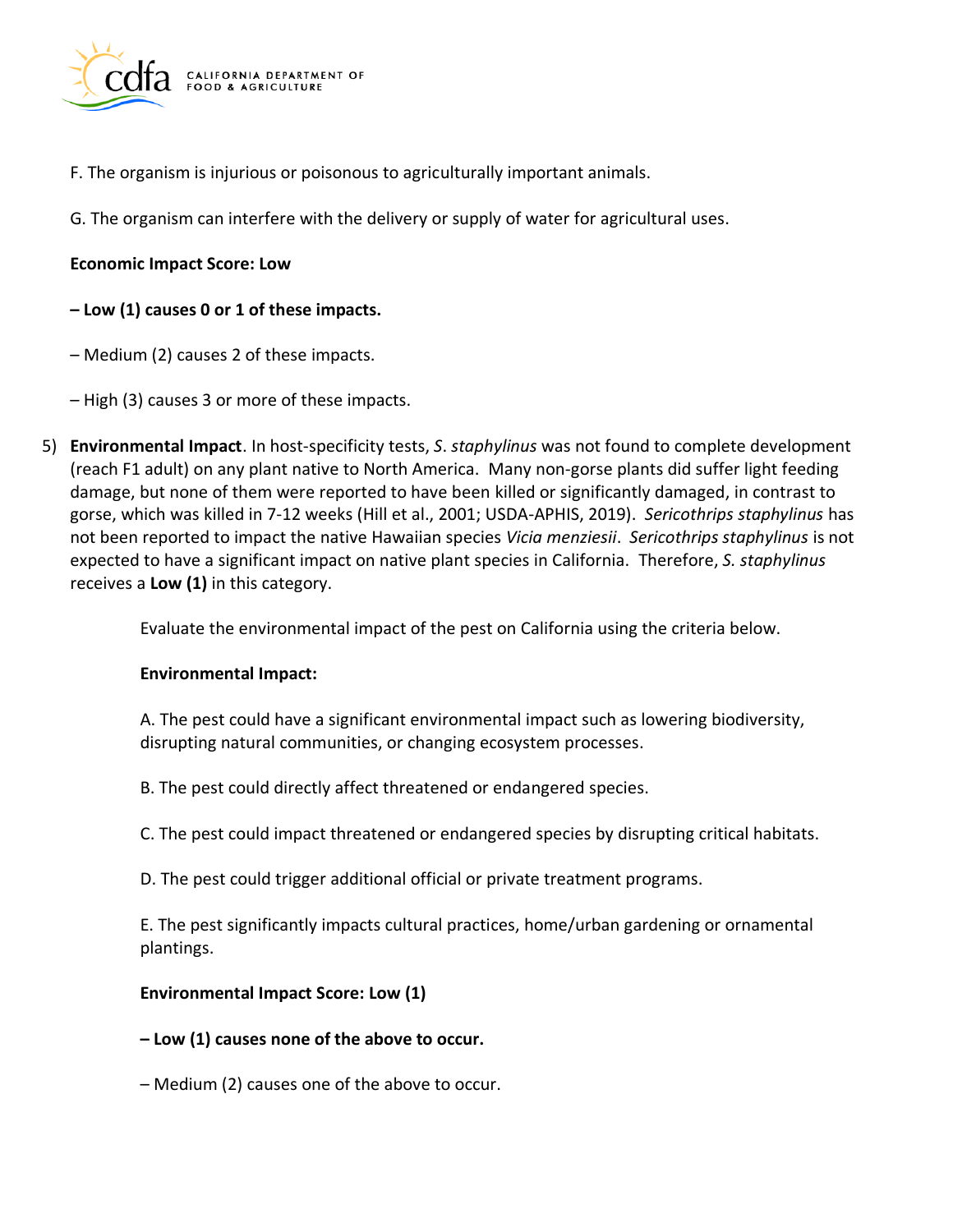

– High (3) causes two or more of the above to occur.

# **Consequences of Introduction to California for** *Sericothrips staphylinus***: Low (7)**

Add up the total score and include it here.

**–Low = 5-8 points** 

–Medium = 9-12 points

 $-High = 13-15$  points

 6) **Post Entry Distribution and Survey Information:** *Sericothrips staphylinus* is not known to be present in California. It receives a **Not established (0)** in this category.

#### **–Not established (0) Pest never detected in California, or known only from incursions.**

 –Low (-1) Pest has a localized distribution in California, or is established in one suitable climate/host area (region).

 –Medium (-2) Pest is widespread in California but not fully established in the endangered area, or pest established in two contiguous suitable climate/host areas.

 –High (-3) Pest has fully established in the endangered area, or pest is reported in more than two contiguous or non-contiguous suitable climate/host areas.

## **Final Score:**

 7) The final score is the consequences of introduction score minus the post entry distribution and survey information score: Low (7)

# **Uncertainty:**

 specificity testing. It is also possible that *S. staphylinus* will not prove to be an effective biological control agent in California. It is possible that *S. staphylinus* may attack native California plants that were not included in the host

# **Conclusion and Rating Justification:**

 *Sericothrips staphylinus* is a highly host-specific thrips that does not appear to pose a risk to California agriculture or environment. It could be useful in controlling gorse, a noxious weed already widely established in California. For these reasons, an "D" rating is justified.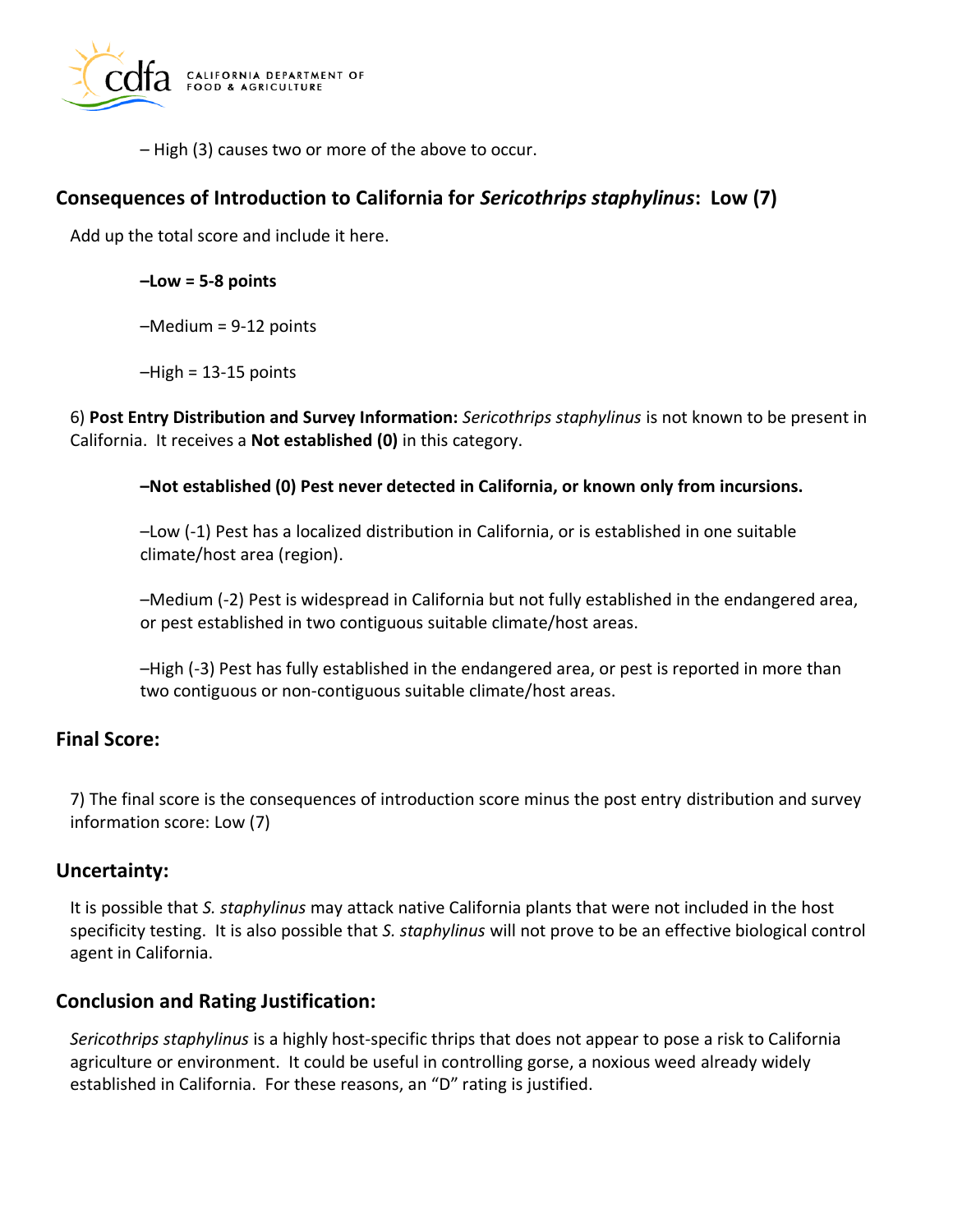

## **References:**

 Andjus, L., Trdan, S., and Jović, M. 2008. Species of the genus *Sericothrips* and *Neohydatothrips*  (Thysanoptera: Thripidae) in the collection of the natural history museum in Belgrade. Bulletin of the Natural History Museum in Belgrade 1:179-186.

 California Department of Food and Agriculture. Pest and damage record database. Accessed April 7, 2020:

<https://pdr.cdfa.ca.gov/PDR/pdrmainmenu.aspx>

 establishment of *Sericothrips staphylinus* Haliday (Thysanoptera: Thripidae) as a biological control agent for gorse, *Ulex europaeus* L. (Fabaceae), in New Zealand and Hawaii. Biological Control 21:63-74. Hill, R. L., Markin, G. P., Gourlay, A. H., Fowler, S. V., and Yoshioka, E. 2001. Host range, release, and

 Ireson, J. E., Gourlay, A. H., Holloway, R. J., Chatterton, W. S., Foster, S. D., and Kwong, R. M. 2008. Host specificity, establishment and dispersal of the gorse thrips, *Sericothrips staphylinus* Haliday (Thysanoptera: Thripidae), a biological control agent for gorse, *Ulex europaeus* L. (Fabaceae), in Australia. Biological Control 45:460-471.

 USDA-APHIS. Field release of the thrips *Sericothrips staphylinus* (Thysanoptera: Thripidae) for biological control of gorse, *Ulex europeaus* (Fabaceae), in the contiguous United States. Environmental Assessment, July 2019.